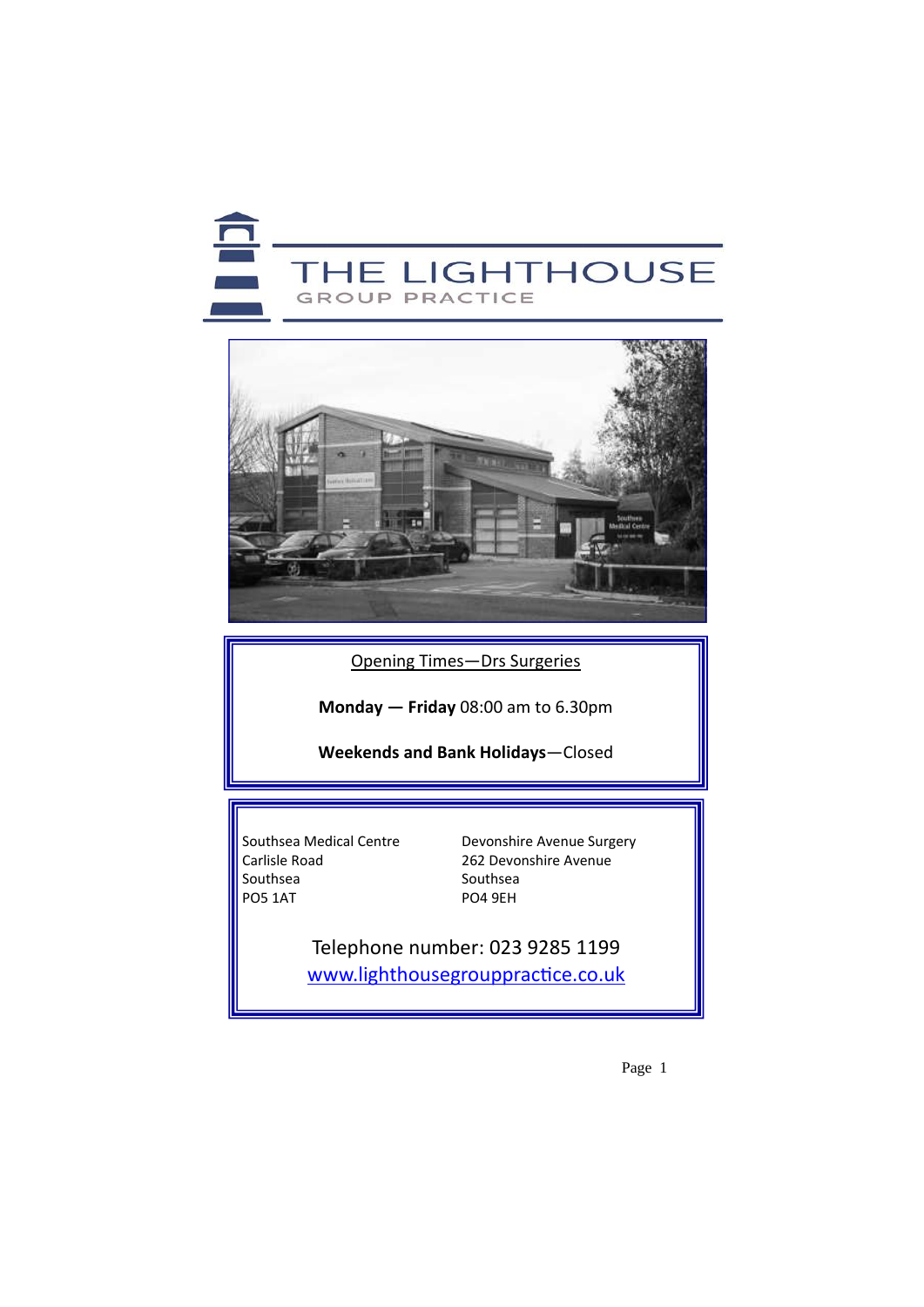### **Dr Ian Minay**

MB ChB(1988) MRCP DCH DRCOG MRCGP

Dr Minay studied at Manchester University qualifying in 1988. He worked in hospitals in Doncaster, Sheffield and York before training as a General Practitioner at Lymington. He joined the practice in 1997.

Special interests include Child Health Surveillance

### **Dr Catherine Causer**

MBBS 1992b

Dr Causer Studied and the University of London quali‐ fying in 1993. She was formerly the senior partner of the Devonshire Avenue Practice for many years, until the merger with Southsea Medical Centre in 2019.

### **Dr Rajesh Bhateja**

MBBS (1995) MRCGP

Dr Rajesh Bhateja (Dr Raj) studied at University of Bombay qualifying in 1995. He worked in renowned private hospitals in New Delhi for 8 years before moving to UK in 2003. Here he worked in A&E in hospitals in London and Basildon before starting his GP training on the Isle of Wight. He joined our practice in 2014.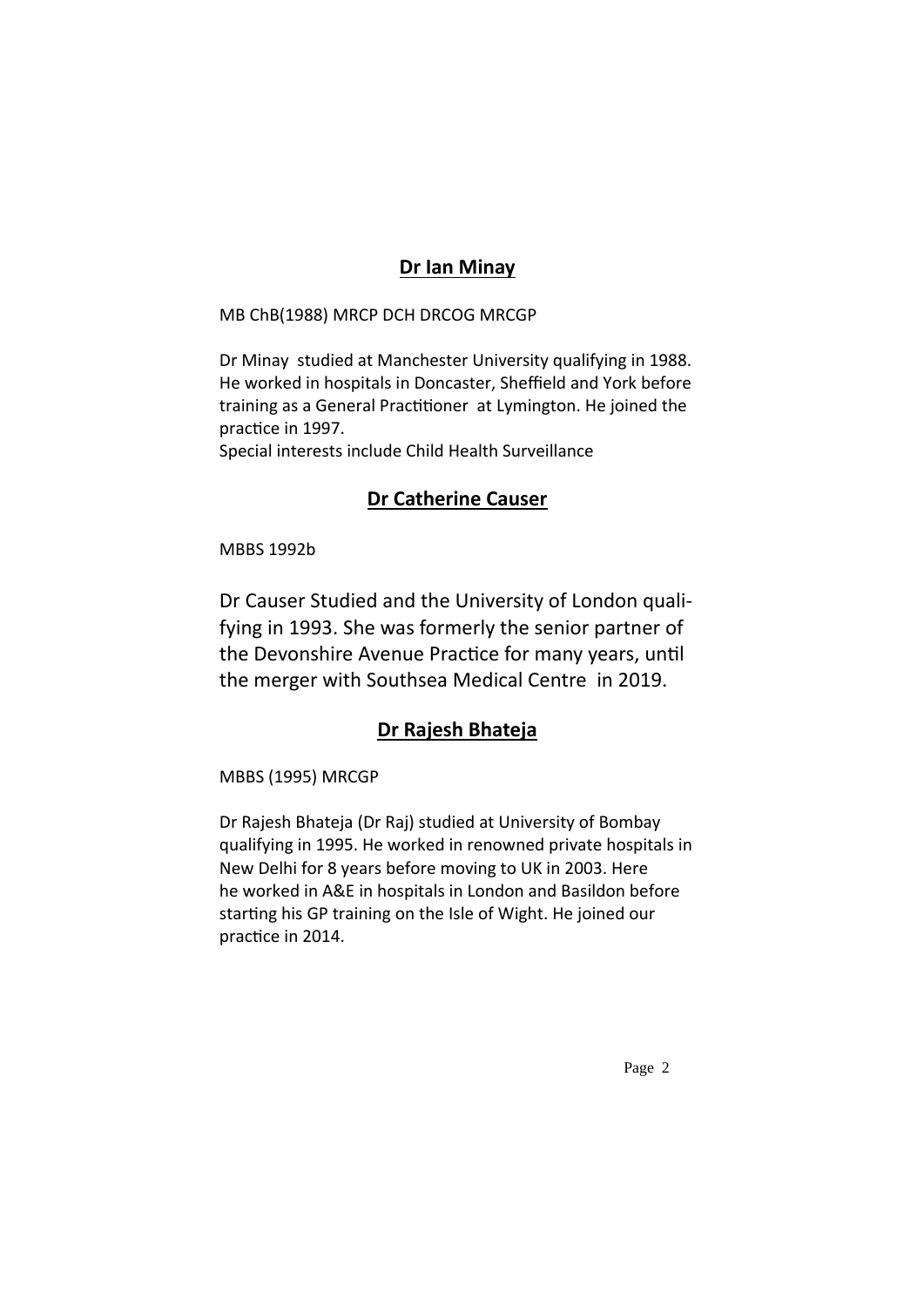### **Dr Gayle CaƩerall**

MB BS (1979), MRCS (1979), LRCP (1979), DA Eng (1983), DRCOG (1984).

Dr Catterall studied in Imperial College London in 1984. Dr Catterall moved from Park Lane Medical Centre to Southsea Medical Centre in November 2015. Special interests Wom‐ en's Health & Asthma

### **Salaried GP's**

Dr Nelson Leung MB ChB 2013

Dr Cordelia Evelyn Edwards BM (2011) DRCOG MRCGP

### **Managing Partner**

Our Manager, Mr Andrew Clarke is responsible for the smooth running of the practice.

### **OperaƟons Manager**

Mr Andrew Mckie is responsible the practice facilities and deputises for Mr Andrew Clarke when he is not available.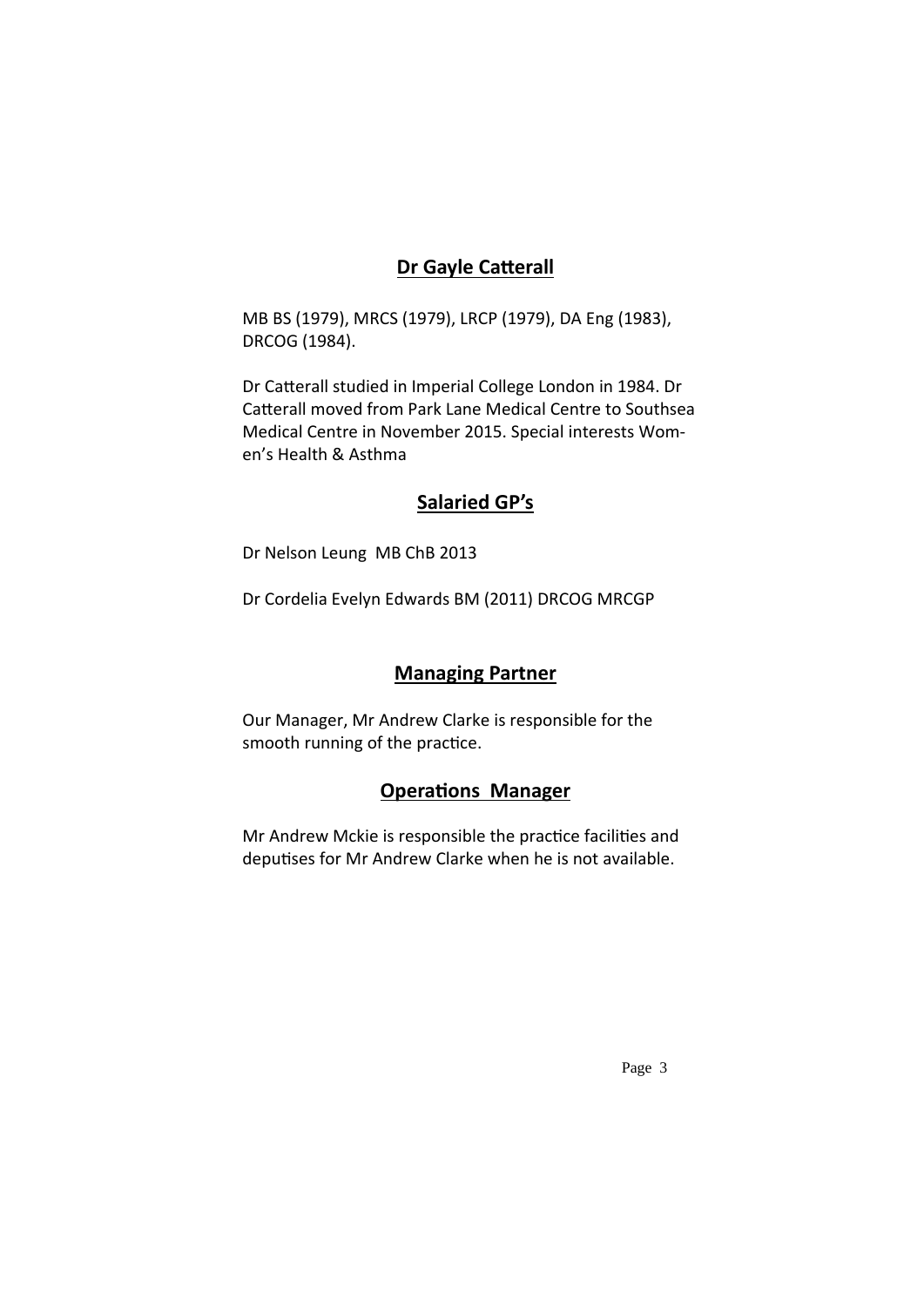**Nurse Practitioners** The medical centre has three prescribing nurse Practitioners. They are employed to help the GP's deal with the telephone triage system.

Rachael Guy‐Hawthorn MSc Pema Brown BN hons part MSc Fiona Jones ANP

**General Nursing & HCA's** The medical centre present‐

ly has 2 treatment room nurse and 2 healthcare assistance (HCA's) Victoria Swift RGN Jana Gjolla RGN Jayne Hoare HCA Emma Fleming HCA

**Pharmacist** Post Vacant. The medical centre has a Repeat prescribing team

**Care Navigation Team** The Care Navigators are trained to give general advice and help in every possible way. They have not however had medical training and any advice sought in this field should be via the practice nurse or a doctor.

**Register as New Patient** For patients looking to register with our practice, please review our boundary map to see the areas we cover. All patients are assigned a 'Named Accountable GP' when registering with us, however you are free to see any GP you wish. GP appointments are allocated by availabil‐ ity. In order to register with us, we require our patients to complete a GMS1 registration form as well as either an adult patient questionnaire, or a child questionnaire (if under 15 years old). These can be found by visiting your local Lighthouse Group surgery and enquiring at the front desk. Please note that it is ideal if you can provide two forms of identification when registering; a photo ID and a proof of address

Page 4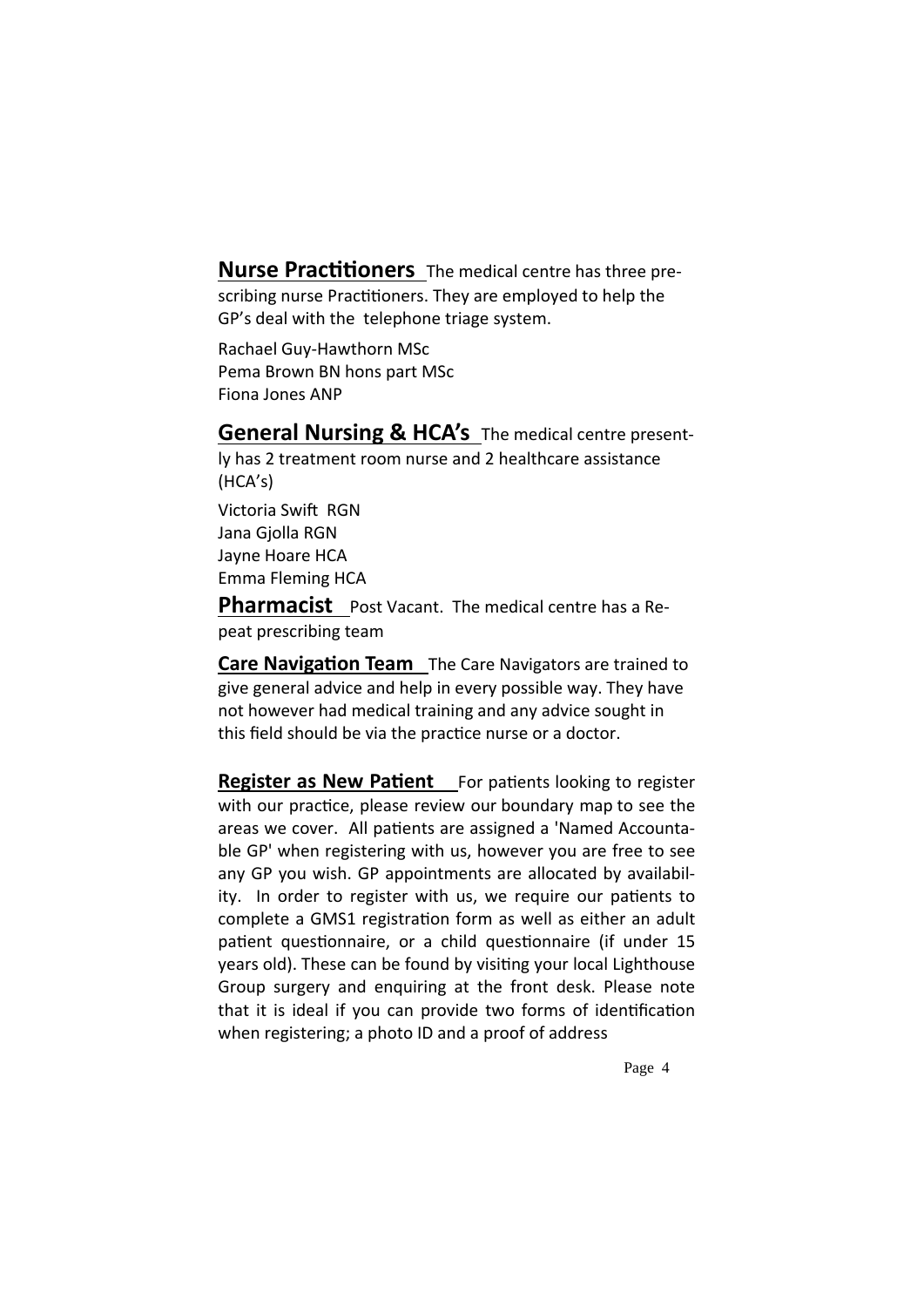## **PracƟce Area**

The catchment area for this pracƟce is **PO1, PO4, PO5.**



Note: Unfortunately should you move off Portsea Island you will have to register with another doctor closer to your home.

#### **IMPORTANT PLEASE KEEP US INFORMED OF ANY CHANGE OF NAME, ADDRESS OR TELEPHONE NUMBER SO THAT WE CAN CONTACT YOU SHOULD THE NEED ARISE.**

## **Disabled Access**

Most of our clinical areas are based on the ground floor and should be easily accessed by disabled patients. The main doors are automatic to enhance access. Interior door are not automated. A loop system is available to help those with hearing aids.

Page 5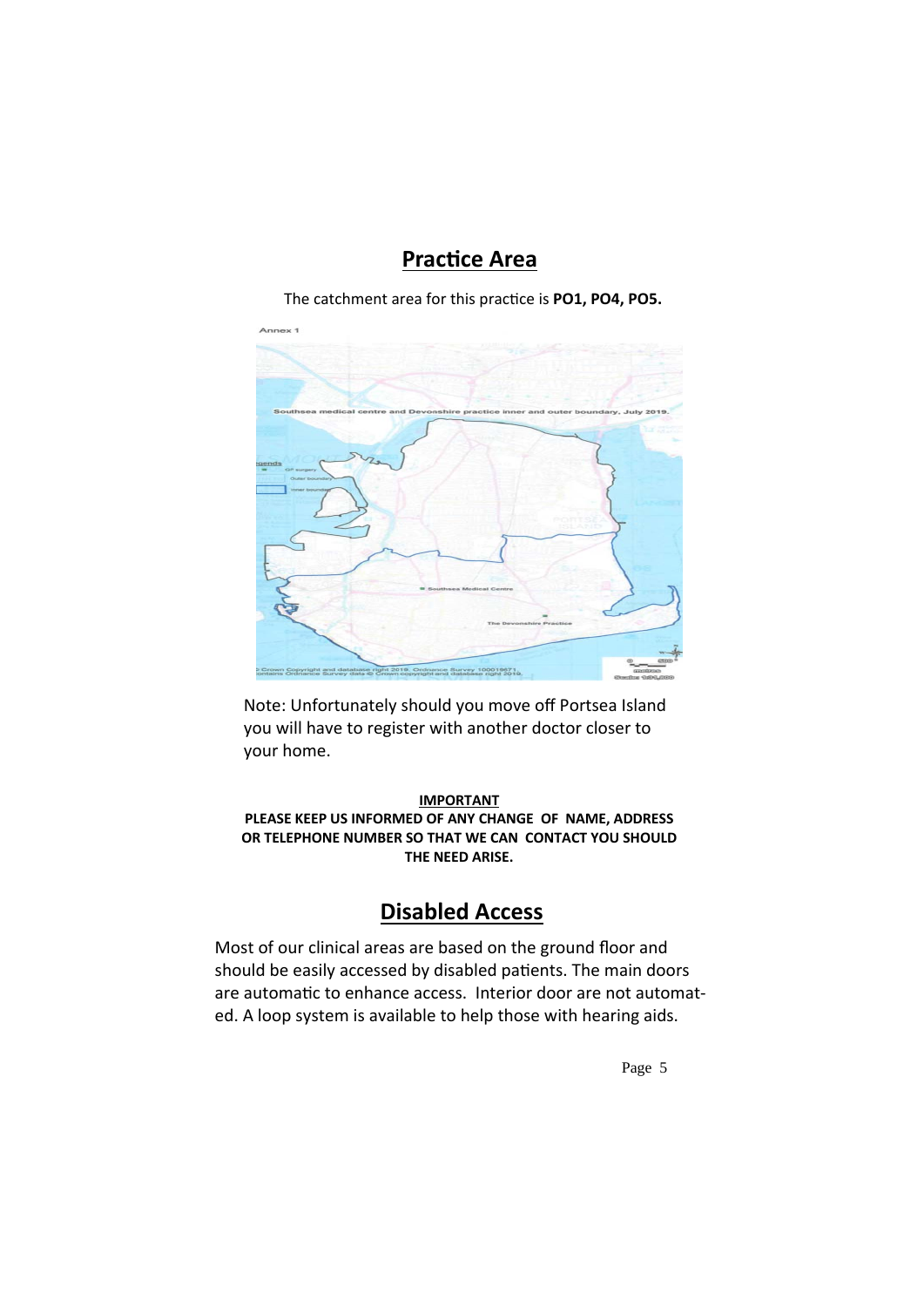# **Emergency Ambulance 999**

#### **Ambulance**

When you think that the person's life may be in danger without immediate treatment.

For example:

- Severe chest pain- particularly tight or crushing chest pain
- Severe breathing difficulties
- Suspected stroke Face fallen on one side, unable to raise both arms, speech slurred.
- Patient is unconscious or very drowsy
- Overdose
- Major accidents and fractures
- Severe bleeding

#### **In all these case dial 999 immediately**

In other cases if you are not sure if an ambulance is needed then you are welcome to phone the Surgery for advice – see the num‐ bers at the bottom of this page.

Please do not call an ambulance for minor illnesses or you may delay treatment getting to other people needing immediate help **But do not delay if you think the person's life may be in danger.**

## **Emergency Department, Queen Alexandra Hospital, Cosham**

Examples for attendance

- Wounds needing stitching, burns, broken bones.
- Sudden acute illness or confusion with severe symptoms of temperature, rash, pain
- Severe abdominal pains (but often best to seek advice from GP first)
- Vertigo, double vision or loss of vision, hearing, trouble speaking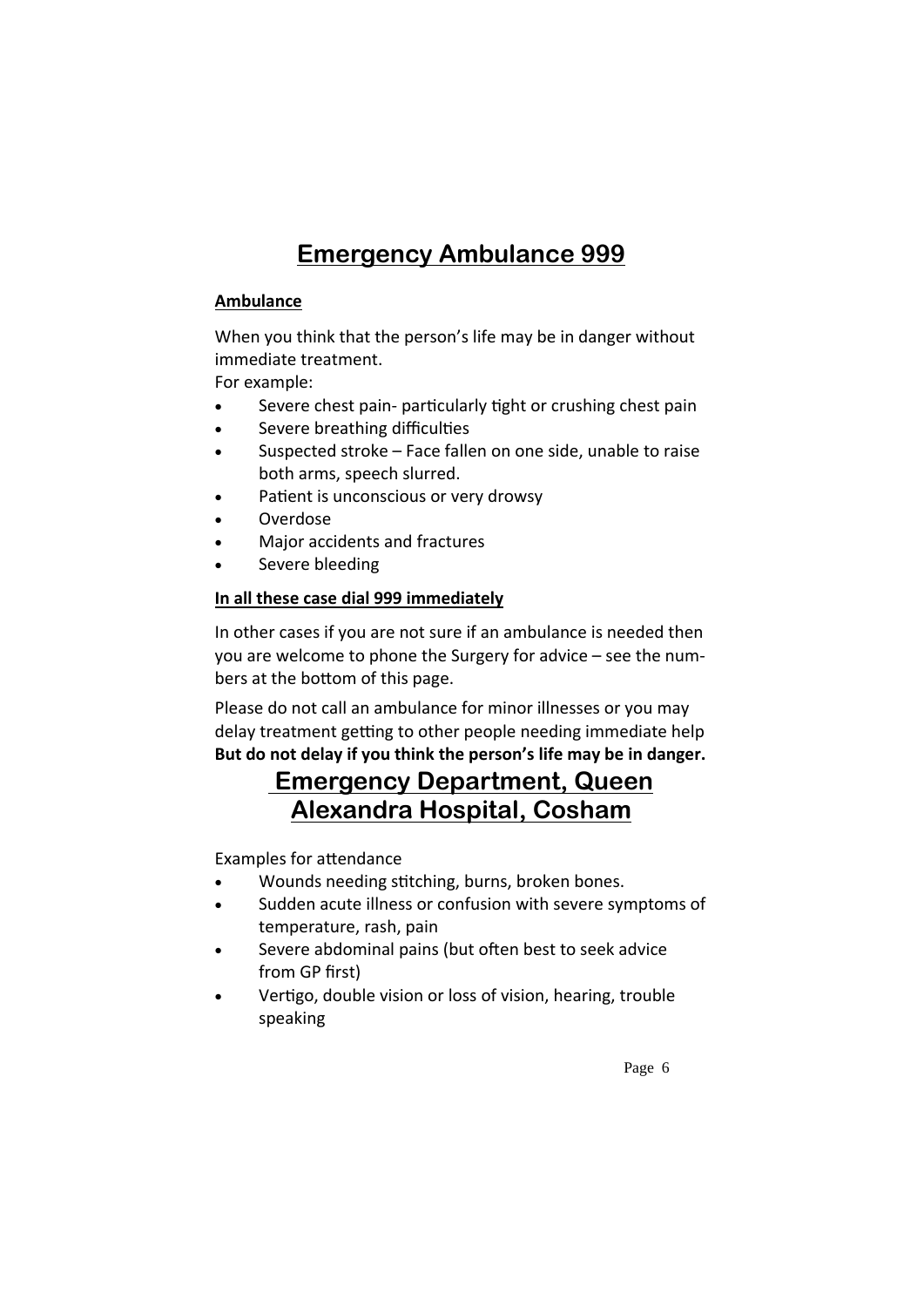- Fits and seizures
- Severe bleeding or allergic reaction
- Breathing difficulties
- Major head injuries

## **Minor injuries unit - St Marys Independent Treatment Centre**

Staffed mainly by Nurse Practitioners

Useful for minor accidents and illnesses – for example:

- Cuts requiring stitching
- minor wounds
- cuts and grazes
- possible broken bones
- minor head injuries
- insect and animal bites.

They cannot give a second opinion on a condition which has already been seen by a Doctor

# **Out of Hours Service**

This service is for urgent problems that cannot wait until your GP surgery opens (111). It will offer out of hours advice and assessment when your GP surgery is closed. You will be ad‐ vised how best to care for yourself at home, referred to the most appropriate service for your needs or asked to wait un‐ til surgery opening hours.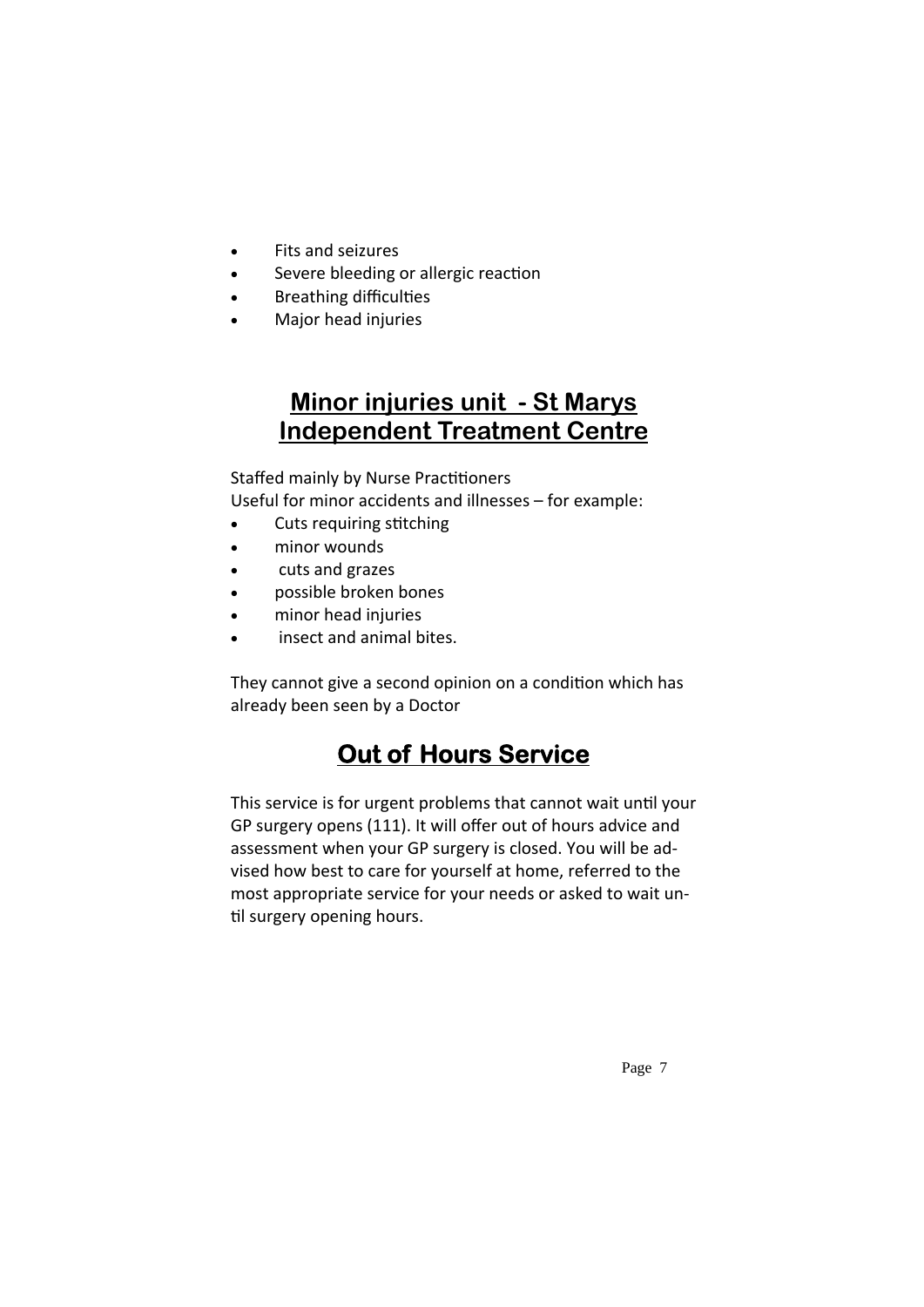## **Appointments**

The reception staff are available between 8.00am and 6.30pm to make your appointment. Appointments can be made in person at the reception desk or by telephoning the surgery on :

#### **02392 851199 OpƟon 5**

#### **IF YOU CANNOT KEEP YOUR APPOINTMENT PLEASE LET US KNOW IN ADVANCE**

### **Clinics**

- Mon 07.30am—20.00pm (extended hours)
- Tues to Fri: 08:00am—18.30pm
- Saturday, Sunday and Bank Holidays: Closed

### **Urgent same day appointments**

If you have a condition that can not wait please call us on 02392851199 Option 5

The Care Navigator will ask you for details of the problem, which is then passed to the doctor/nurse practitioner/duty team who can assess you more efficiently.

### **E‐consultaƟon**

Patients can now have a consultation via e-mail. Please visit the medical centres websitewww.lighthousegrouppractice.co.uk to access this facility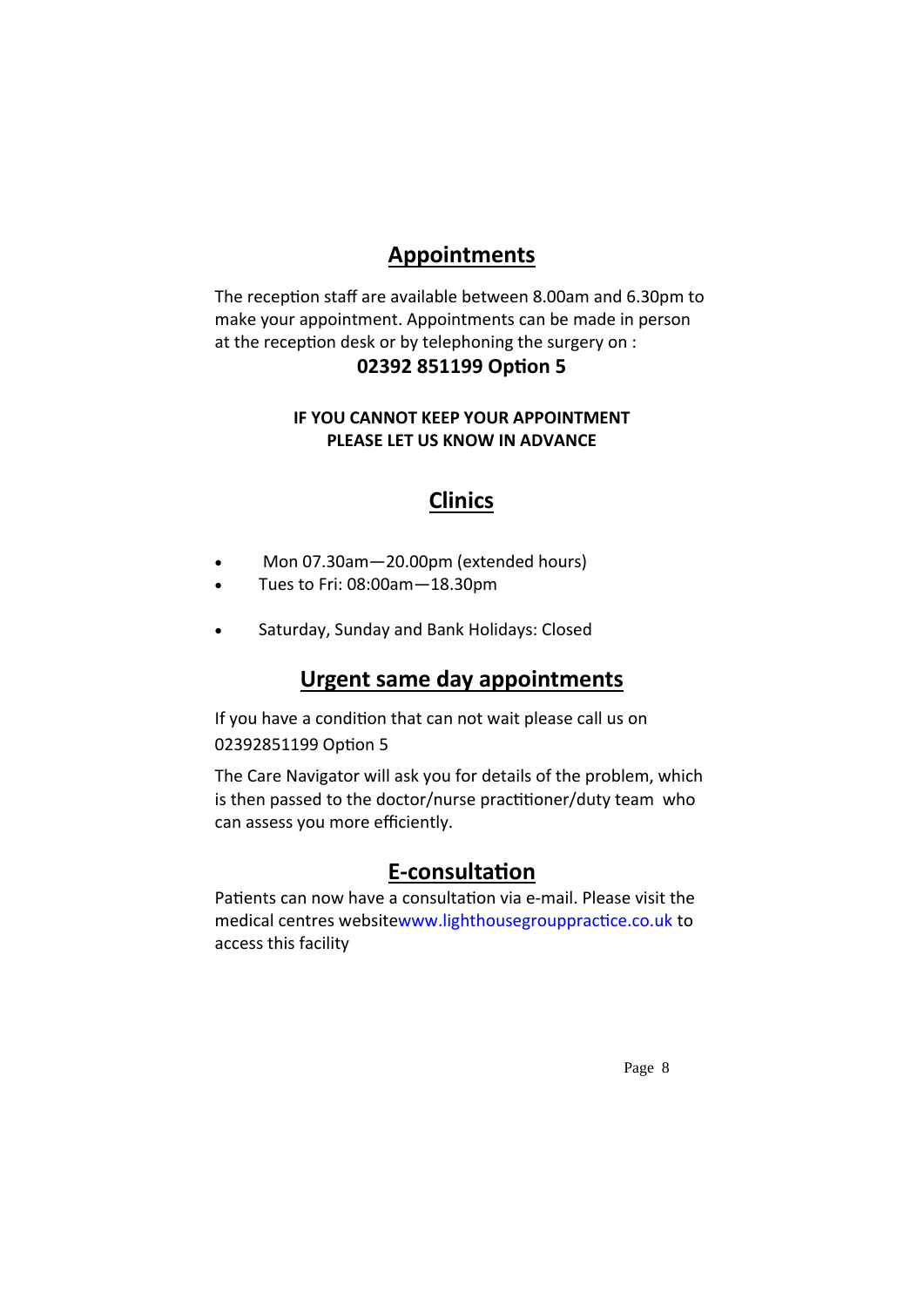### **Home Visits**

If you are unable to get to surgery because of the nature of your illness or you are registered as house bound please telephone the surgery on: **023 9285 1199** A GP will normally contact you to confirm the visit.

#### **For home visits and same day appointments please call before 10.00am if possible.**

## **On line access**

Patients are now able to book / cancel appointments and order repeat medication online. There is also the ability to have access to your medical records (Discharge summaries, letters etc) If you would like to register please ask at the reception. You will need to fill in a short form and must provide photographic identity (Driving licence or Passport)

## **Electronic Prescribing**

There is now the functionality to have your prescription sent electronically to a pharmacy of your choice. If you would like to have this facility activated please sign up for the Electronic Prescribing Service at the pharmacy of your choice. Once you have nominated a pharmacy your medical records will automatically be updated.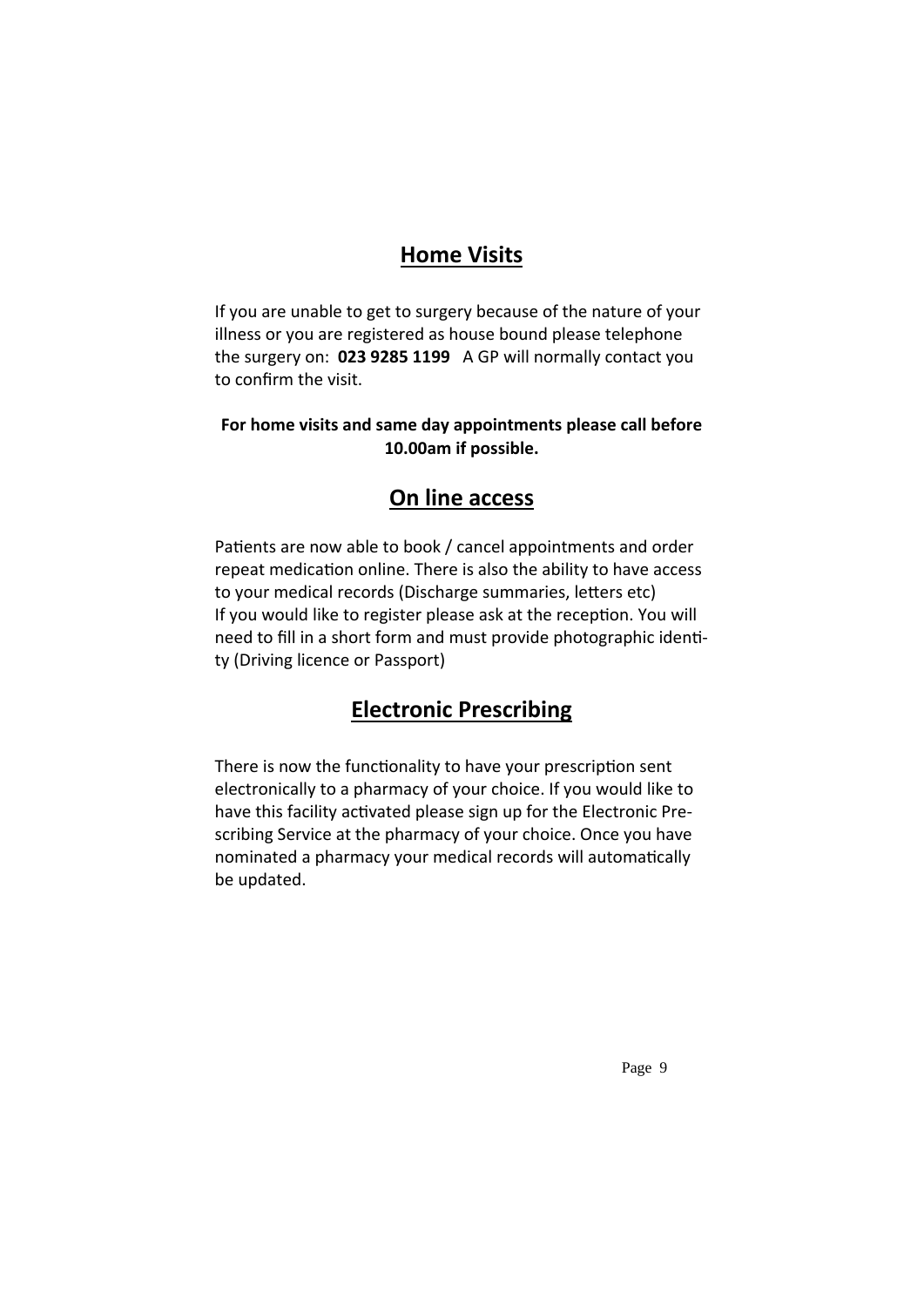### **Repeat PrescripƟons**

Repeat prescriptions enable patients on regular medication to obtain their treatment without needing to see the doctor every time, provided the doctor agrees that it is safe and appropriate to do so.

Requests should always be made in writing, using your repeat prescription computer slip wherever possible. The request should be dated and each item clearly indicated before handing or posting to the receptionist. Your prescription will be ready for collection 72 hours after receipt of your request slip.

Should you require your prescription posted back to you, please include a stamped addressed envelope. If you have more than one repeat item please try to order all your items together.

You should not normally request repeats of medication which the doctor has not authorised.

All prescriptions queries will be answered by the repeat prescription team.

## **REPEAT PRESCRIPTIONS CANNOT BE TAKEN OVER THE TELEPHONE**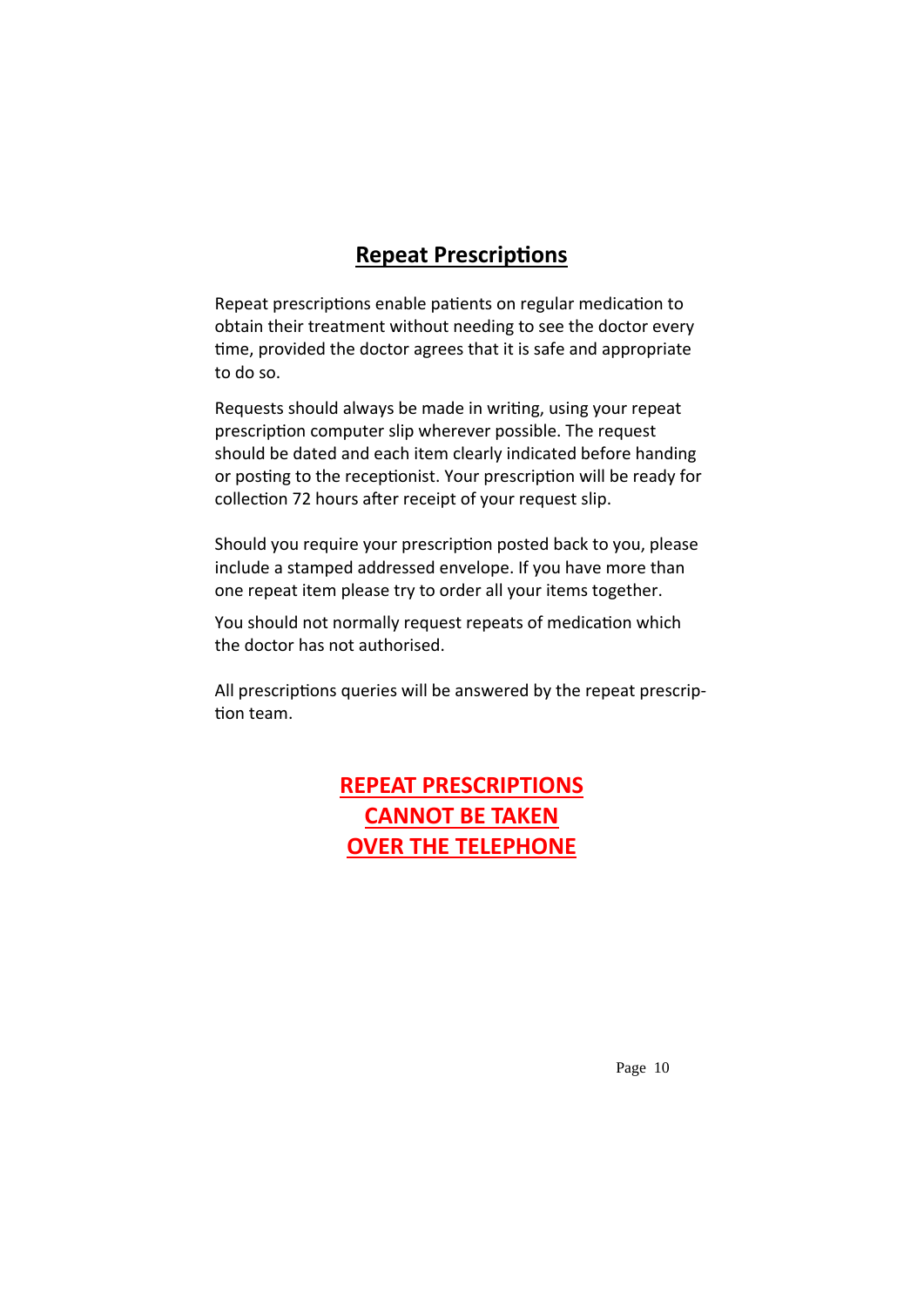## **Services**

The medical services that we provide are:‐

- Diabetic Clinic
- Hypertension monitoring
- Baby Clinic
- Ante-Natal (Maternity) Services
- Cervical Cytology (Smear Test)
- Minor Surgery
- Family Planning
- Emergency Contraception
- Childhood Vaccinations
- Adult Vaccinations
- Travel Health
- Chlamydia Screening
- COPD clinics
- Chronic Disease Management
- Ear irrigation / syringing
- Minor surgery/procedures

#### **Please note that from December 18 the medical centre can no longer offer the following services:‐**

• Cryotherapy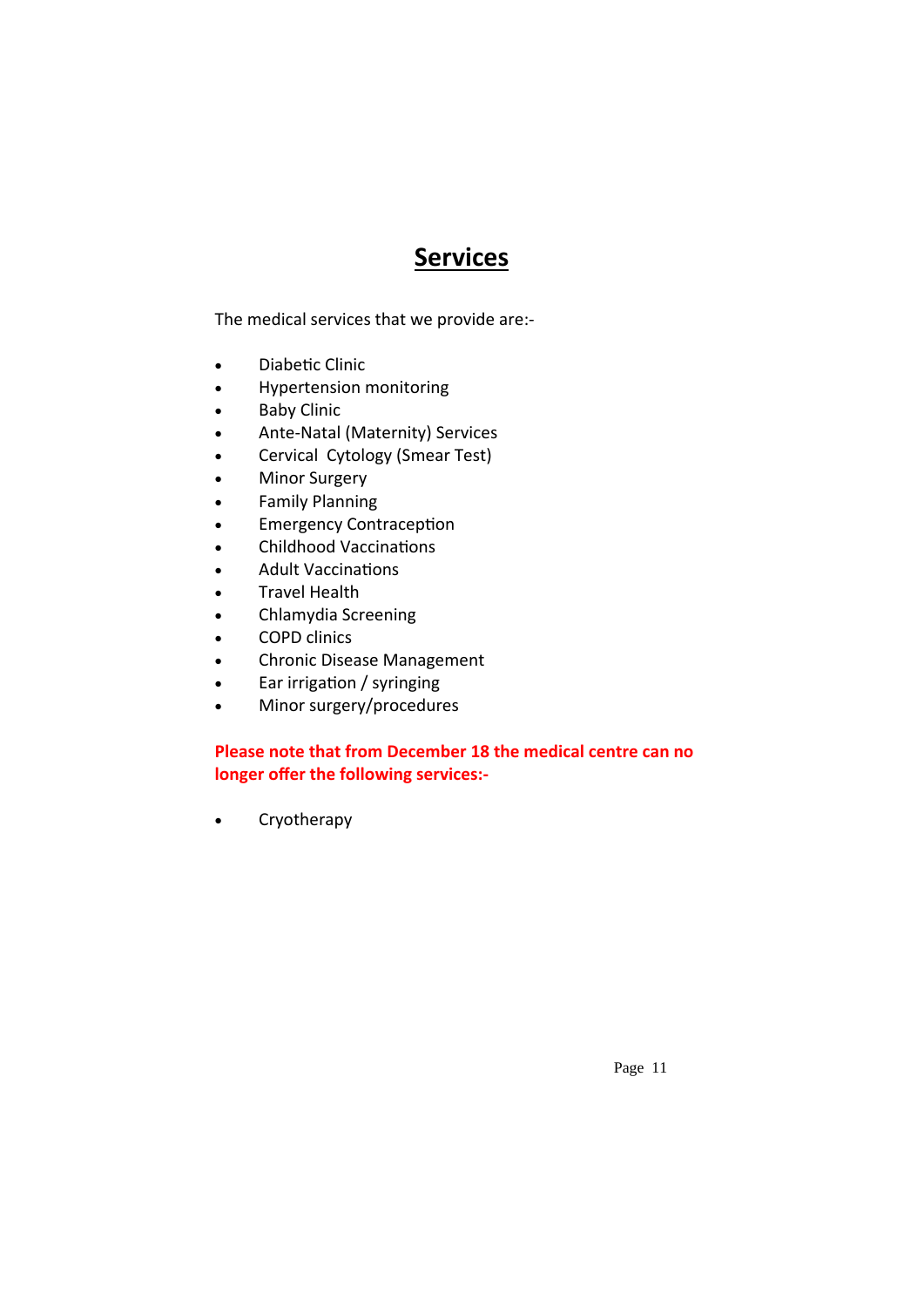#### **Complaints Procedure**

We always try to provide all of our patients with the best possible service however there may be times when you may feel this has not been the case.

If you feel that we have provided you or your family with a sub‐ standard level of service, the premises are not adequate or you have a complaint about a member of staff, please let us know.

Our complaints process does not allow us to deal with questions of legal liability or compensation. Instead the complaints procedure allows us to look into, and if necessary, put right any problems you have identified or mistakes that may have been made.

Making a complaint will not affect your right to complain to the Health Authority, if you wish to do so. Please note that we have a duty to respect the confidentiality of our patients and that the patient's consent will be necessary if a complaint is not made by that patient in person.

If you do wish to make a complaint, please phone or write to our Operations Manager, Mr Andrew Mckie, if Mr Mckie is unavailable you can speak to the Reception staff, they are trained and able to assist you. The reception staff will pass on all the relevant information to the Operations Manager or his Deputy as a matter of priority.

Alternatively you can make a complaint to the NHS England using the following:

Email: england.contactus@nhs.net

Telephone: **0300 311 2233**

Postal address: **NHS England PO Box 16738, REDDITCH, B97 9PT**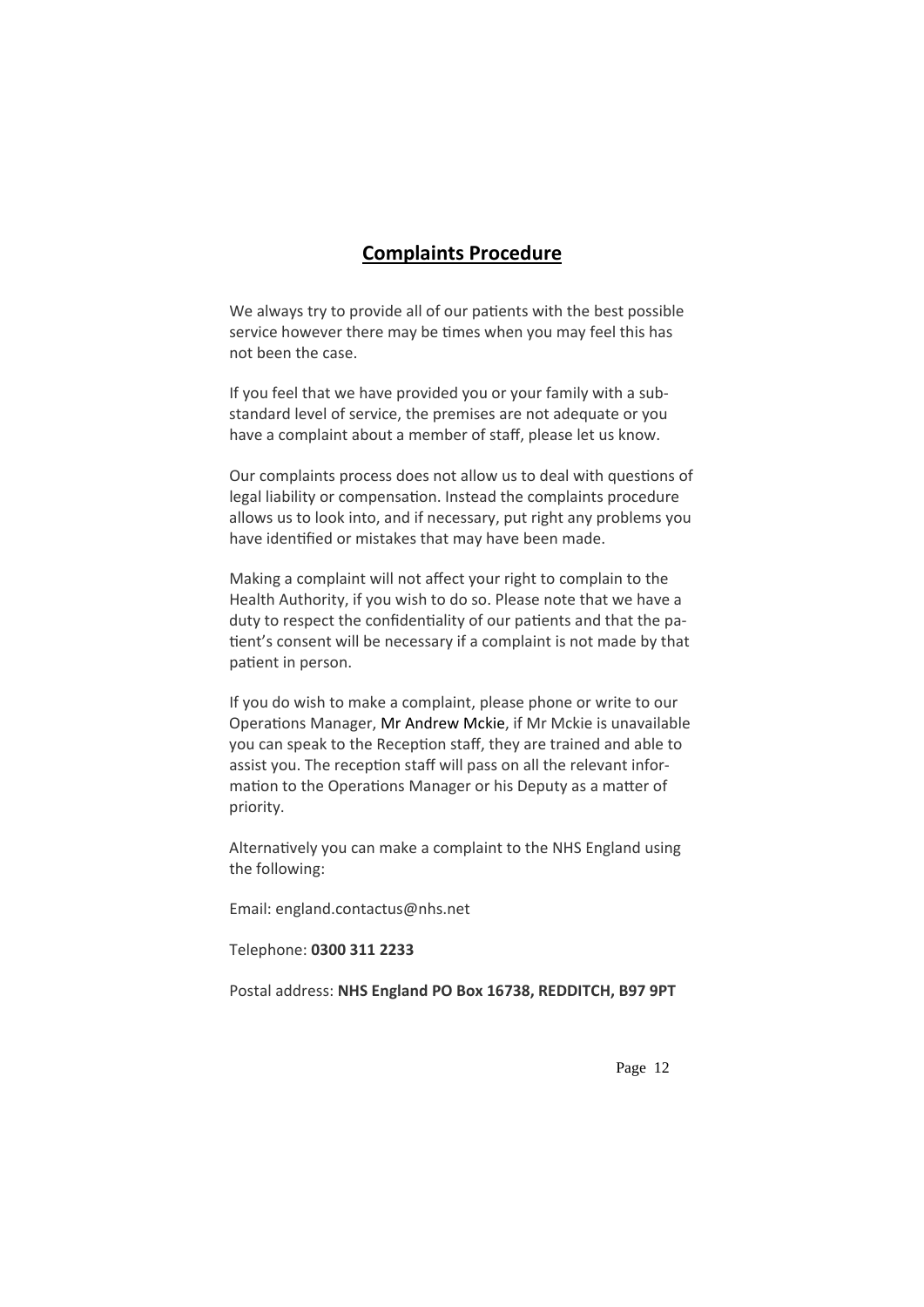We think it is important to deal with all complaints swiftly so you will normally be contacted within two days of us receiving your complaint to discuss with you how and when you would like the complaint re‐ solved. If a meeting is mutually arranged you may bring a friend or relative with you to the meeting.

We will always try to address your concerns fully, provide you with an explanation and discuss any action that may be needed.

We hope that at the end of the agreed process you will feel satisfied that we have dealt with the matter thoroughly. However if this is not possible and you wish to continue with your complaint we will direct you to the appropriate authorities who will be able to help you further.

We cannot investigate complaints about other organisations such as hospitals, District Nurses and Health visitors. These organisations will have their own complaints procedures. We will however offer you as much assistance and support as we can, as a minimum we will help direct you to the right department or organisation that can properly assist you.

#### **Complaint forms and complaint informaƟon leaflets can be obtained from** the reception

#### **Zero Tolerance Policy**

The Practice has a duty to provide a safe and secure environment for patients, staff and visitors. Violent or abusive behaviour will not be tolerated and decisive action will be taken to protect staff, patients and visitors and this policy has been developed in the context of the Government's national Zero Tolerance initiative against violence in the NHS. The purpose of this policy is to address instances of unaccepta‐ ble behaviour which may cause harm, or the fear of harm, to any per‐ son within the Practice. This policy applies throughout all Practice premises, including any car park and grounds. It also applies to any employee or partner away from the Practice but only in so far as it relates to the business of the Practice.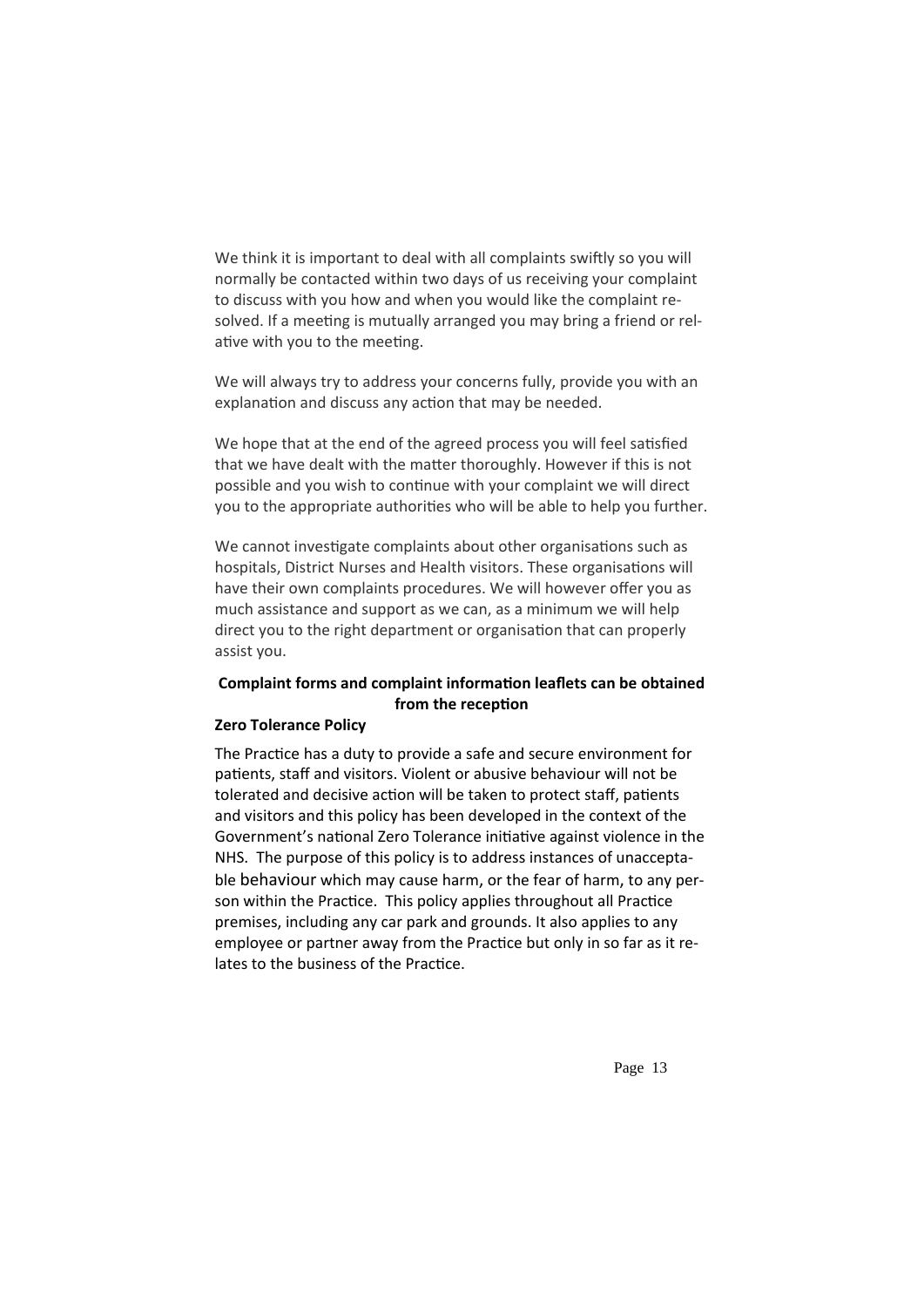## **Patient Participation**

We have an active Patient Participation Group which aims to meets every three months. Patients interested in joining the Patient Participation Group are most welcome. To join the Patient Participation Group, please contact the Manager (Mr Andrew Clarke) or alternatively leave a message with the reception.

### **TEACHING OF MEDICAL STUDENTS & GP REGISTRARS**

From time to time we have medical students working from the medical centre. A medical student will occasionally be present while our doctors consult patients. If you do not wish to have a medical student present when you see your doctor please let the receptionist.

As a training practice the medical centre will also have trainee GP's working with us.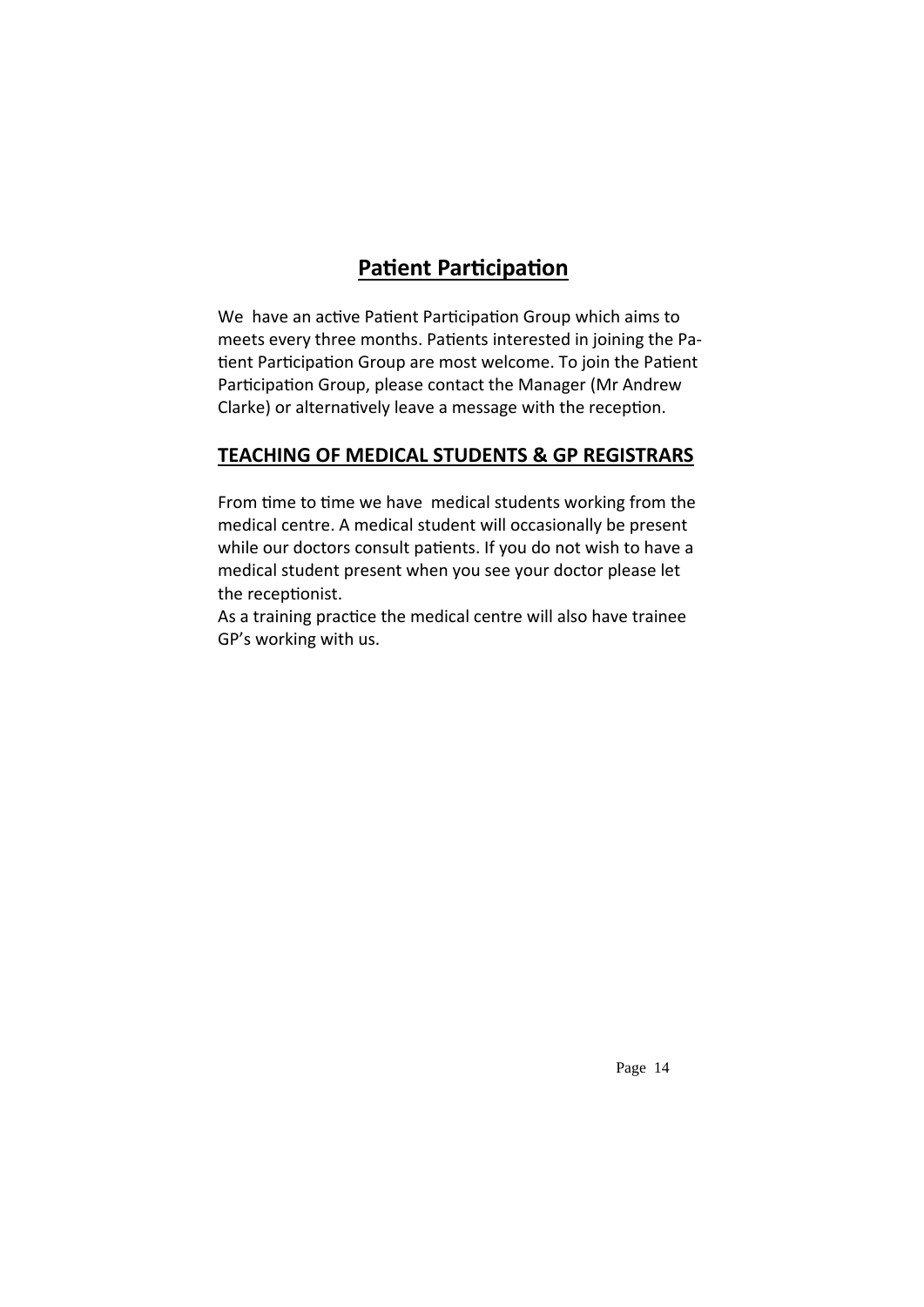### **The ProtecƟon and Use of PaƟent InformaƟon**

We ask you for information so that you can receive proper care and treatment.

We keep this information, together with details of your care, because it may be needed if we see you again. We may use some of this information for other reasons: for example, to help us protect the health of the public general‐ ly and to see that the NHS runs efficiently, plans for the fu‐ ture, trains its staff, pays its bills and can account for its ac‐ tions.

Information may also be needed to help educate tomorrow's clinical staff and to carry out medical and other health research for the benefit of everyone.

Sometimes the law requires us to pass on information: for example, to notify a birth.

The NHS Central Register for England & Wales contains basic personal details of all patients registered with a General Practitioner. This Register does not contain clinical information.

You have a right of access to your health records EVERYONE WORKING FOR THE NHS HAS A LEGAL DUTY TO KEEP INFORMATION ABOUT YOU CONFIDENTIAL.

You may be receiving care from other people as well as the NHS. So that we can all work together for your benefit, we may need to share some information about you.

We only ever use or pass on information about you if people have a genuine need for it in your and everyone's interests. Whenever we can we shall remove details, which identify you. Law strictly controls the sharing of some types of very sensitive personal information. Anyone who receives information from us is also under a legal duty to keep it confidential.